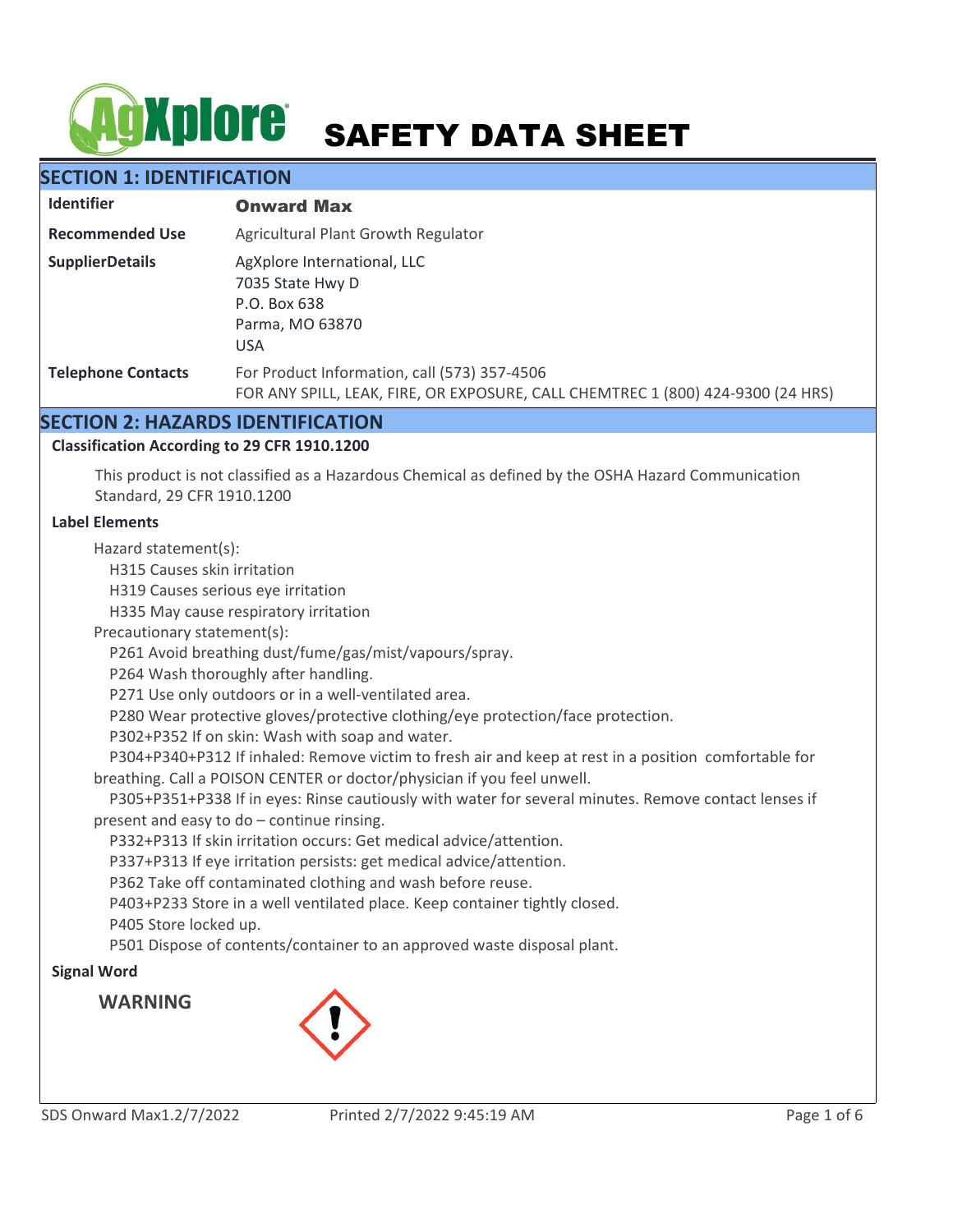# **KEEP OUT OF REACH OF CHILDREN**

### **Other Hazards**

No other known hazards.

| <b>SECTION 3: COMPOSITION</b> |                   |         |  |  |
|-------------------------------|-------------------|---------|--|--|
| <b>Ingredient Name</b>        | <b>CAS Number</b> | Percent |  |  |
| Kinetin                       | 525-79-1          | 0.25%   |  |  |
| Choline Chloride              | 67-48-1           | 2.00%   |  |  |
| Gamma Aminobutyric Acid       | $56-12-2$         | 4.00%   |  |  |

# **SECTION 4: FIRST AID MEASURES**

## **Description of First Aid Measures**

If symptoms occur, call a poison control center or doctor for treatment advice.

If in eyes: Hold eye open and rinse slowly and gently with water for 15-20 minutes. Remove contact lenses, if present, after the first 5 minutes, then continue rinsing eye.

If on skin: Take off contaminated clothing. Rinse skin immediately with plenty of water for 15-20 minutes.

If swallowed: Call a poison control center or doctor immediately for advice. Have person sip a glass of water if able to swallow. Do not induce vomiting unless told to do so by a poison control center or doctor. Do not give anything by mouth to an unconscious person.

If inhaled: Move person to fresh air. If person is not breathing, call 911 or an ambulance, then give artificial respiration, preferably by mouth-to-mouth, if possible.

#### **Most Important Symptoms and Effects Acute and Delayed**

Eyes: Contact may cause slight temporary eye irritation. Mist may cause irritation. Corneal injury is unlikely.

Skin: Prolonged contact is essentially nonirritating to skin, and is unlikely to result in absorption of harmful amounts. Repeat

#### **Immediate Medical Attention and Special Treatment**

Treat symptomatically. Have container with you when seeking medical advice.

Note to physician: No specific antidote. Treat symptomatically and according to the condition of the patient.

# **SECTION 5: FIRE-FIGHTING MEASURES**

#### **Extinguishing Media**

Use water fog or fine spray, dry chemical fire extinguishers, carbon dioxide fire extinguishers, or foam. Do not use direct water stream, as this may spread the fire.

## **Special Hazards Arising from the Substance or Mixture**

SDS Onward Max1.2/7/2022 Printed 2/7/2022 9:45:19 AM Page 2 of 6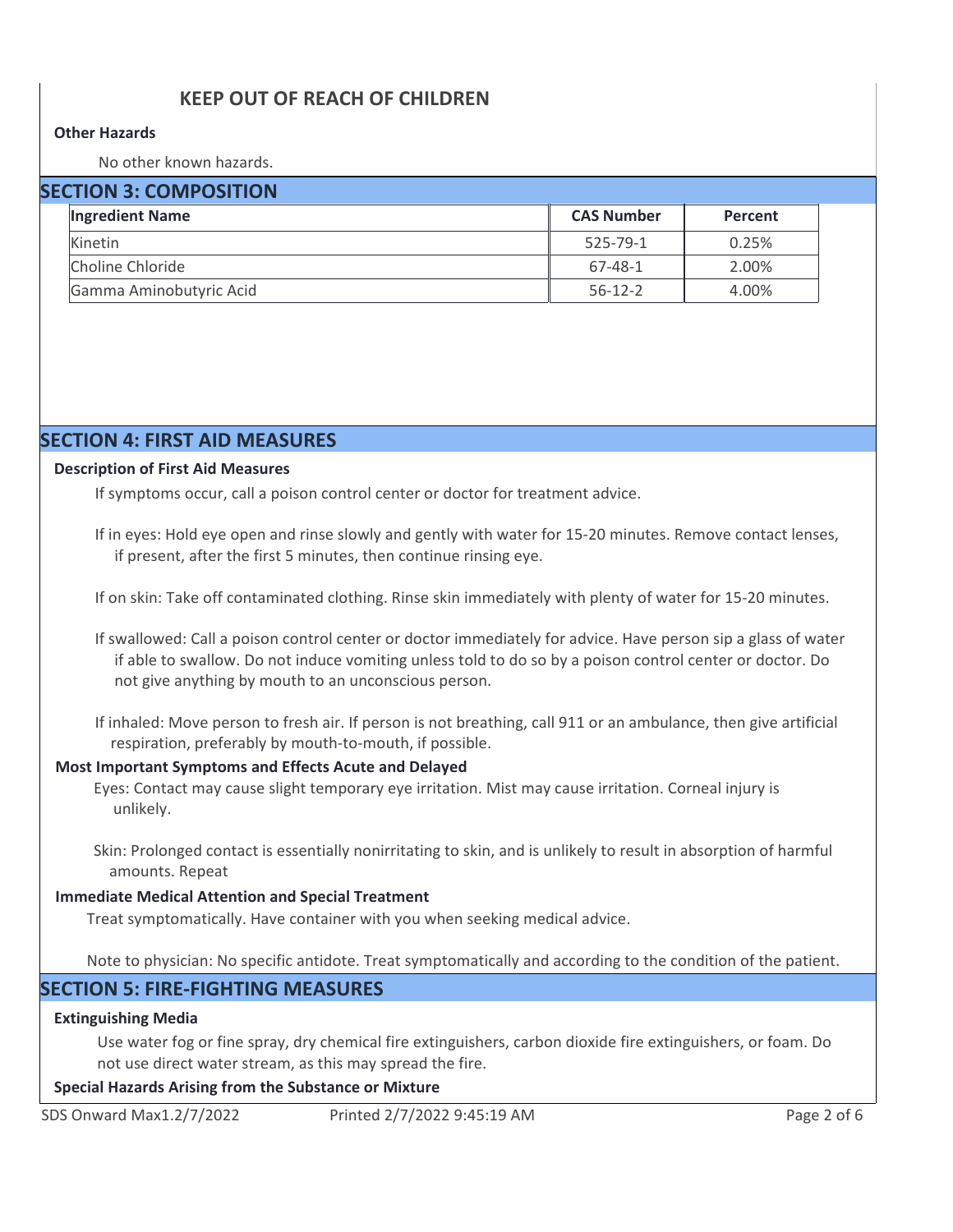Avoid inhaling the fumes.

## **Special Protective Equipment and Precautions for Firefighters**

Wear positive-pressure self-contained breathing apparatus (SCBA) and protective fire-fighting gear. If protective equipment is not available or is not used, fight fire from a protected location or safe distance.

Consider the use of unmanned hose holders or monitor nozzles. Keep people away. Isolate the fire and deny unnecessary entry. Move container from fire area if this is possible without hazard.

Immediately withdraw all personnel from the area in case of rising sound from venting safety devices or discoloration of the container. Use water spray to cool fire exposed containers and fire affected zone until fire is out and the danger of reignition has passed.

# **SECTION 6: ACCIDENTAL RELEASE MEASURES**

## **Personal Precautions Protective Equipment and Emergency Procedures**

Avoid inhalation of vapors, dusts, and spray mist. Avoid contact with skin and eyes. Spilled material may cause a slipping hazard. Use appropriate personal protective equipment (see section 8).

## **Environmental Precautions**

Prevent further spillage if safe to do so. Prevent from entering into soil, ditches, sewers, waterways, and/or groundwater.

## **Methods and Materials for Containment and Cleanup**

Contain spilled material if possible. Absorb with inert material and dispose of in accordance with applicable regulations. See additional information in Section 13 Disposal Considerations.

# **SECTION 7: HANDLING AND STORAGE**

### **Advice on Safe Handling**

Wear protective equipment. Avoid contact with eyes, skin, and clothing. Do not eat, drink, or smoke while handling this product. Ensure adequate ventilation. Avoid inhalation of dusts, vapors, or spray mist. Avoid prolonged exposure. Wash hands thoroughly after handling.

## **Conditions for Safe Storage**

Store in original container. Do not freeze. Store away from direct sunlight or ultraviolet light. Store in a dry place. Do not reuse empty container. Do not allow water to be introduced into container. Do not contaminate water, food, or feed by storage or disposal.

# **SECTION 8: EXPOSURE CONTROLS/PERSONAL PROTECTION**

## **Control Parameters**

No TLV/PEL listings for this mixture.

Appropriate engineering controls: Provide adequate ventilation. Provide eyewash station and safety shower.

## **Exposure Controls**

Personal Protective Equipment: Wear splashproof goggles or shielded safety glasses, chemical-resistant gloves, long pants, long-sleeved shirt, shoes plus socks, and a chemical-resistant apron.

| <b>SECTION 9: PHYSICAL AND CHEMICAL PROPERTIES</b> |                       |                   |  |                                             |                   |  |  |
|----------------------------------------------------|-----------------------|-------------------|--|---------------------------------------------|-------------------|--|--|
|                                                    | <b>Physical State</b> | Liquid            |  | <b>Evaporation Rate</b>                     | No Data Available |  |  |
|                                                    | Appearance/Color      | Dark Green        |  | Specific Gravity (H2O = $1.0$ )             | 1.21              |  |  |
|                                                    | Odor                  | Mildly fishy      |  | Solubility in Water (by Weight) Dispersible |                   |  |  |
|                                                    | <b>Odor Threshold</b> | No Data Available |  | <b>Autoignition Temperature</b>             | No Data Available |  |  |
|                                                    | <b>bH</b>             | 7.69              |  | <b>Decomposition Temperature</b>            | No Data Available |  |  |

SDS Onward Max $1.2/7/2022$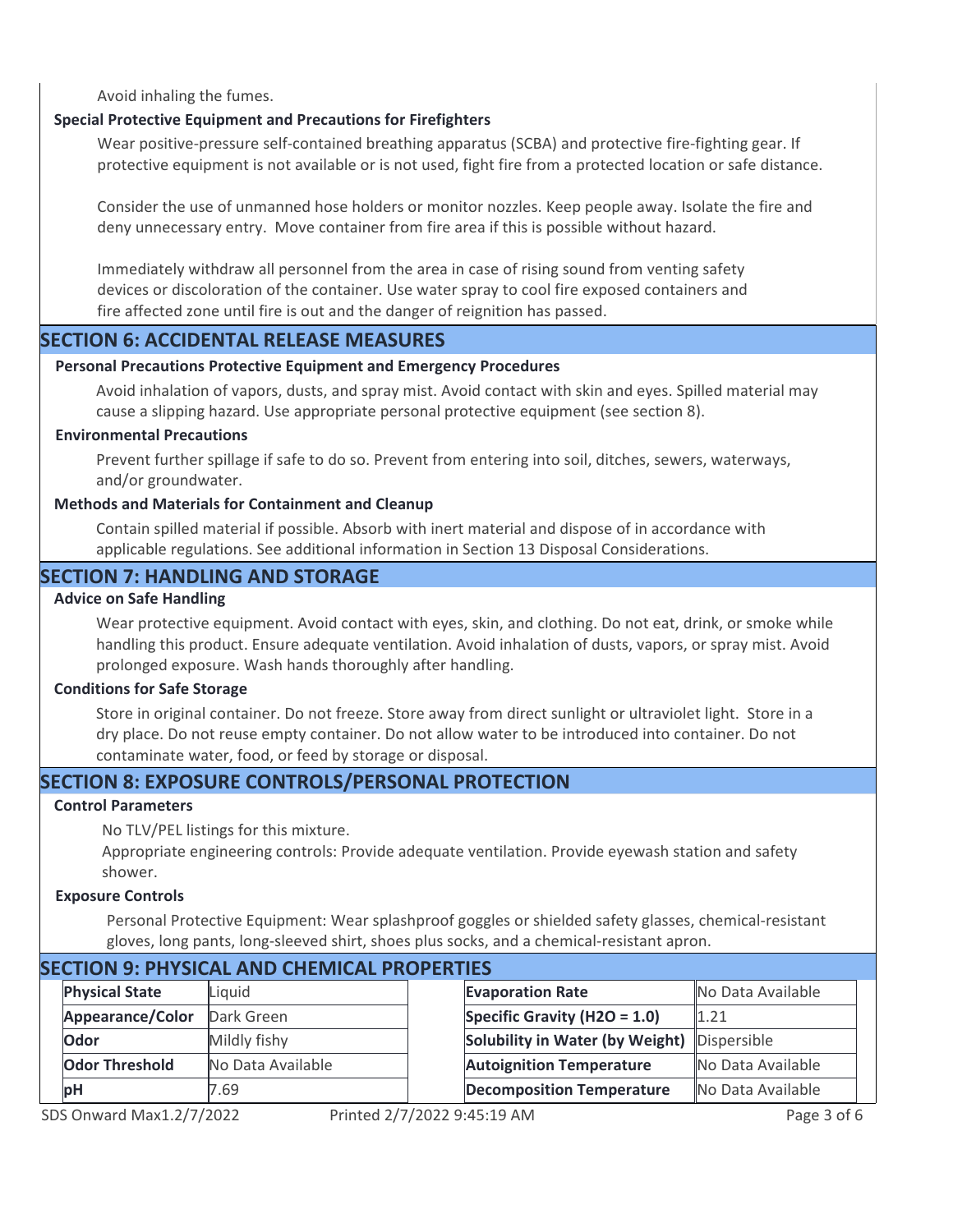| <b>Freezing Point</b> | No Data Available |
|-----------------------|-------------------|
| <b>Flash Point</b>    | No Data Available |
| <b>Vapor Pressure</b> | No Data Available |

| <b>Viscosity</b>      | 2.77 mPas @ 20 °C |
|-----------------------|-------------------|
| <b>Liquid Density</b> | 10.0 lbs/gal      |

# **SECTION 10: STABILITY AND REACTIVITY**

#### **Reactivity**

Stable. No dangerous reaction potential known under normal conditions of use.

# **Chemical Stability**

Stable under normal temperature and storage conditions.

### **Possibility of Hazardous Reactions**

Stable under normal conditions.

### **Conditions to Avoid**

Avoid exposure to strong oxidizers, strong bases, and strong acids. Avoid extreme heat, open flame, sparks, and other sources of ignition.

### **Incompatible Materials**

Strong acids, strong bases, and strong oxidizers.

### **Hazardous Decomposition Products**

Decomposition products depend upon temperature, air supply, and the presence of other materials. Decomposition products may include, but are not limited to: aldehydes, alcohols, esters, and organic acids.

# **SECTION 11: TOXICOLOGICAL INFORMATION**

### **Information on Toxicological Effects**

ROUTES OF EXPOSURE Eye contact: May cause irritation. Skin contact: Can be absorbed, may cause irritation. Inhalation: Unknown. Ingestion: Unknown.

EXPOSURE SYMPTOMS Eye irritation: stinging, tearing, redness, swelling, and blurred vision. Skin irritation: Burning and skin damage. Allergic skin reaction:Redness and rash.

## ACUTE AND CHRONIC EFFECTS

Contact may irritate or burn eyes. Components may be absorbed into the body through the skin. Prolonged inhalation may be harmful. Prolonged exposures may cause chronic effects.

ACUTE TOXICITY Oral: N/A Dermal: N/A Eye damage/eye irritation: May cause slight temporary eye irritation. Mist may cause eye irritation. Skin corrosion/irritation: N/A Carcinogenicity: N/A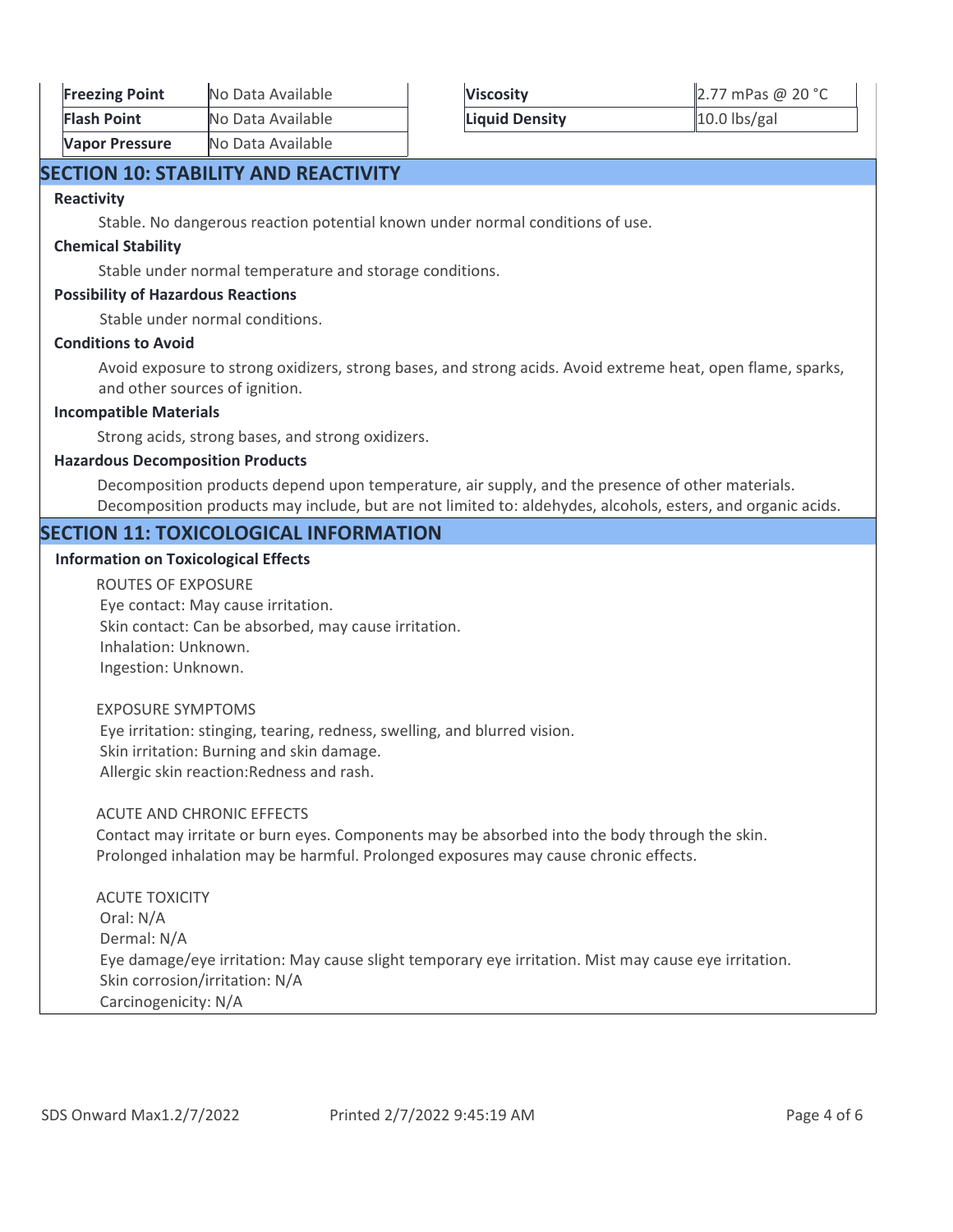# **SECTION 12: ECOLOGICAL INFORMATION**

## **Ecotoxicity**

This product is not classified as environmentally hazardous.

### **Persistence and Degradability**

Material is readily biodegradable.

### **Bioaccumulative Potential**

No data available.

### **Mobility in Soil**

No data available.

## **Other Adverse Effects**

No other known adverse effects.

# **SECTION 13: DISPOSAL CONSIDERATIONS**

## **Waste Treatment Methods**

Do not reuse empty container. Triple rinse, then offer for recycling or disposal in a sanitary landfill, or by other means in accordance with local, state, and federal regulations.

Dispose of waste materials at an approved waste disposal facility. Do not dump material in sewer or any body of water, or on the ground.

# **SECTION 14: TRANSPORT INFORMATION**

### **Transportation**

DOT Non-Bulk: Not Regulated

DOT Bulk: Not Regulated

# **SECTION 15: REGULATORY INFORMATION**

## **Safety, Health, and Environmental Regulations**

NFPA Hazard Rating: (0 = Least, 1= Slight, 2=Moderate, 3=High, 4= Severe)

- 0 Health
- 1 Fire
- 0 Reactivity

SARA Title III Hazard Notification and Reporting:

 Section 302 Extremely Hazardous Substances: This product is not known to contain any Extremely Hazardous Substances.

Sections 311 and 312 Hazard Categories:

Immediate (Acute) Health Hazard: No

Delayed (Chronic) Health Hazard: No

Fire Hazard: No

Reactive Hazard: No

Sudden Release of Pressure Hazard: No

 Section 313 Toxic Chemical Release: This product does not contain any chemical components that exceed the threshold reporting quantities in Section 313.

CERCLA Hazardous Substances List (40 CFR 302.4): Not listed

U.S. Toxic Substances Control Act (TSCA): All components of this product are on the TSCA Inventory or are exempt from TSCA Inventory requirements under 40 CFR 720.30